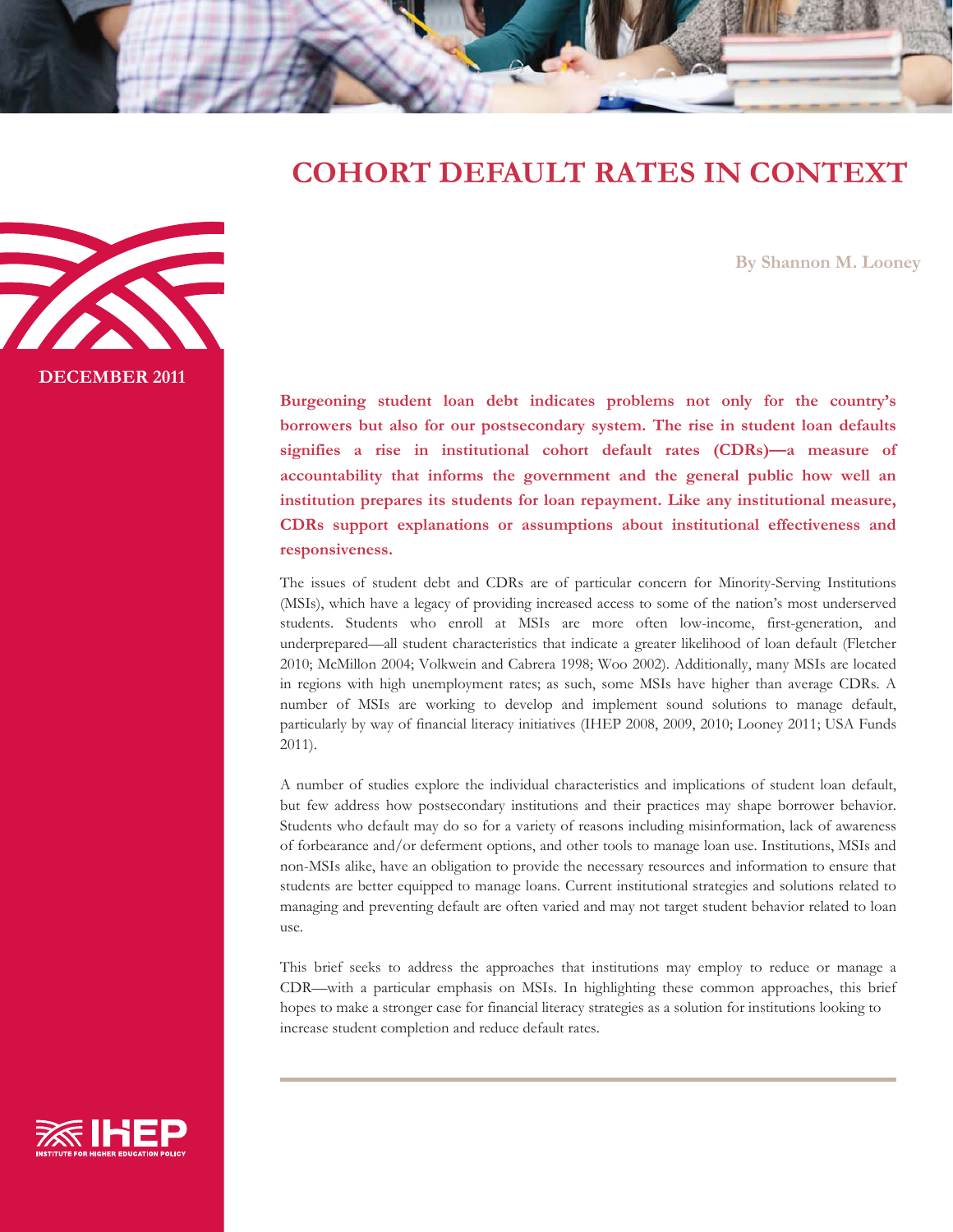# **What Is a Cohort Default Rate?**

Often default is characterized at the institutional level as an aggregate of the number of defaults to those who borrowed and expressed as a cohort default rate (CDR). Default rates tell a story about the types of student enrolled, available institutional resources, and overall institutional responsiveness and processes. An institution's CDR is also influenced by environmental factors and Act (HEOA) of 2008 requires institutions with a three-year CDR that is greater than or equal to 30 percent for the first-time to develop a default prevention plan to be submitted to the U.S. Department of Education. Given the anticipated rise in defaults, the federal government will raise the CDR statutory threshold in 2012 from 25 to 30 percent for receiving sanctions and potential loss of Title IV status.



# **Default rates tell a story about the types of student enrolled, available institutional resources, and overall institutional responsiveness and processes.**

local conditions such as unemployment (**SEE BOX** *Regional and State Effects of Default and Unemployment*).

A CDR is the percentage of an institution's borrowers who enter repayment on the Federal Family Education Loan (FFEL) or Federal Direct Loan (FDLP) program during a specific federal fiscal year. Nationally, CDRs average around 9 percent and have steadily increased since 2005. Current default calculations report on loan defaults over two and three consecutive federal fiscal years. By 2014, the two-year window will no longer exist and only the threeyear rate will remain. This formula change will capture more consecutive defaults and is estimated to increase the national default rate to roughly 12 percent by 2014. The new formulation significantly increases institutional CDRs across all institutional types, and specific increases of 93 percent for for-profits, 63 percent for public two-year institutions, and 70 percent for private four-year institutions are expected (Chitty 2010).

The magnitude of a CDR determines whether an institution will receive sanctions or benefits that affect its students. Institutions with low CDRs receive certain benefits related to disbursement of student aid. Institutions with high CDRs risk losing participation in federal Title IV programs such as the Pell grant—a financial support for eligible low-income students. If the CDR is less than 15 percent, institutions may opt to deliver Stafford or PLUS loans in a single disbursement rather than in installments. Additionally, these institutions are not obligated to delay first disbursements of Stafford loans to first-year, first-time borrowers by 30 days. Institutions with consecutive CDRs greater than or equal to 25 percent or greater than 40 percent may lose eligibility for Title IV programs, specifically the federal Pell Grant and Federal Direct Loan programs. Additionally, the Higher Education Opportunity Understandably, an institution's goal is to have as few defaults as possible. Often an institution with a low CDR is viewed as one that provides the appropriate resources and information on repayment options, offers alternative financial aid options, and educates students on the long-term effects of default. Institutions with a high CDR may not be adequately educating and supporting their borrowers. Institutions with a high CDR also typically have lower graduation and retention rates. When considering this, students are not repaying their loans or receiving any return on their investment due to a failure to complete.

### **Minority-Serving Institutions (MSIs) and Default**

Prior to 1998, certain MSIs such as Historically Black Colleges and Universities (HBCUs) and select Tribal Colleges and Universities (TCUs) were exempt from receiving sanctions for high CDRs. This exemption expired as part of an amendment to the Higher Education Act of 1965. At that time, a number of MSIs faced a great challenge to reduce institutional CDRs in order to remain eligible in federal financial aid programs (Title IV program) (Dillon and Smiles 2010; U.S. General Accounting Office 1993, 1998). Minority colleges and universities are on the verge of yet another CDR-driven crisis: Forthcoming changes to CDR formulations are expected to nearly double current default rates by the year 2014 (Chitty 2010). The reformulation jeopardizes eligibility for students enrolled at MSIs and similar institutions to receive Title IV supports such as the Pell grant and other federal financial aid.

#### **Solutions for Managing CDRs**

The default rate process is often reactionary—many institutions do not start addressing student default and borrower behaviors until rates reach an unacceptable level. Default rates are released annually and follow two cycles: (1) Draft and (2) official. A draft CDR does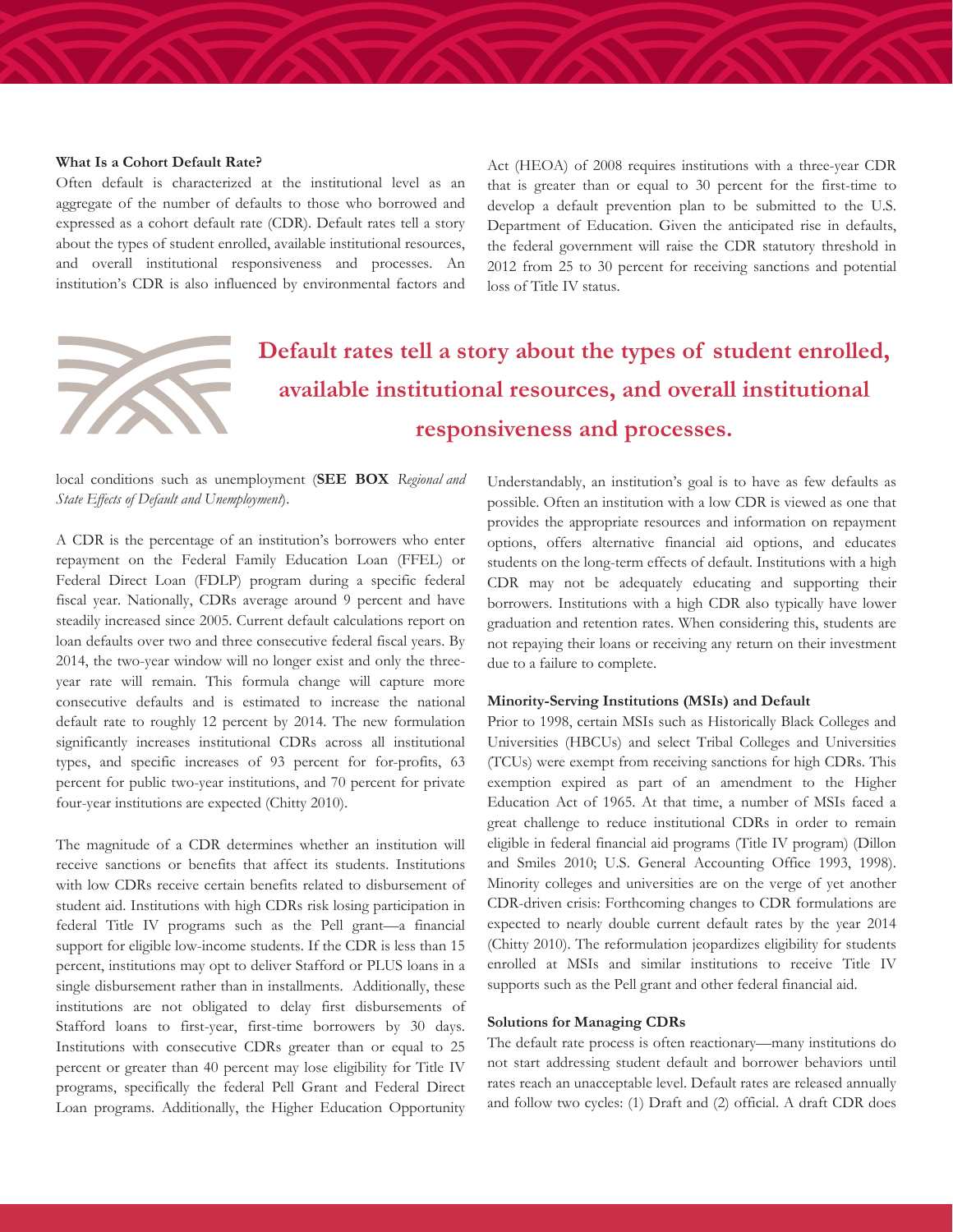### **REGIONAL AND STATE EFFECTS OF DEFAULT AND UNEMPLOYMENT**

Understanding the regional and state implications of unemployment and default may help institutions better target policies and programs to enhance financial literacy and student borrowing behavior. For institutions located in high-unemployment states, institutional efforts should concentrate not only on retention but also on degree offerings and local industries. As evidenced in previous work, student default is related to incongruence between degree programs and job availabilities (McMillon 2004). The likelihood of default increases with unemployment rates. With limited to no job opportunities, borrowers are more likely to struggle to make repayments in lieu of covering necessary day-to-day, living expenses. This situation is only slated to get worse should the economy continue to decline and loan use increase.



Source: Bureau of Labor Statistics, Integrated Postsecondary Education Data System, NSDLS 2011

States with higher default and unemployment rates tend to be based in the southern, western, and southwestern regions: All parts of the country experiencing large growth in minority populations—a demographic more likely to default. These regions also tend to have the highest concentration of MSIs. States with high CDRs and unemployment—Arizona, Florida, Nevada, and Texas include a large number of Hispanic Serving Institutions and Historically Black Colleges and Universities. Conversely, three of the low CDR states—Montana, North Dakota, and South Dakota—have large populations of Tribal Colleges and Universities; the only Minority-Serving Institution designation with a small number of institutions that participate in the Federal Direct Loan Program and the Federal Family Education Loan programs.

not warrant sanctions or benefits; rather, it serves as the basis for an institution's official CDR. Institutions with a high default rate may employ a series of challenges and appeals to avoid sanctions (**SEE APPENDIX** *Cohort Default Rate Challenges and Appeals*). Institutions interested in challenging a draft CDR have about six months before official default rates are released (September). During the draft phase, an institution should review its Loan Record Detail Report (LRDR) for discrepancies or inaccuracies in the data used to calculate the draft CDR.

Institutions with high default rates may commonly use the economically disadvantaged appeal and the participation rate index appeal to avoid sanctions. Both appeals address topical characteristics: Number of low-income students served and number of overall borrowers. Appeals and challenges, if successful, provide a temporary benefit for the institution but not the students. Successful appeals may change an institution's CDR or sanction status but fail to change student behaviors and indicators of default. Additionally, the appeals process does not directly fit within broader institutional objectives such as retention and completion.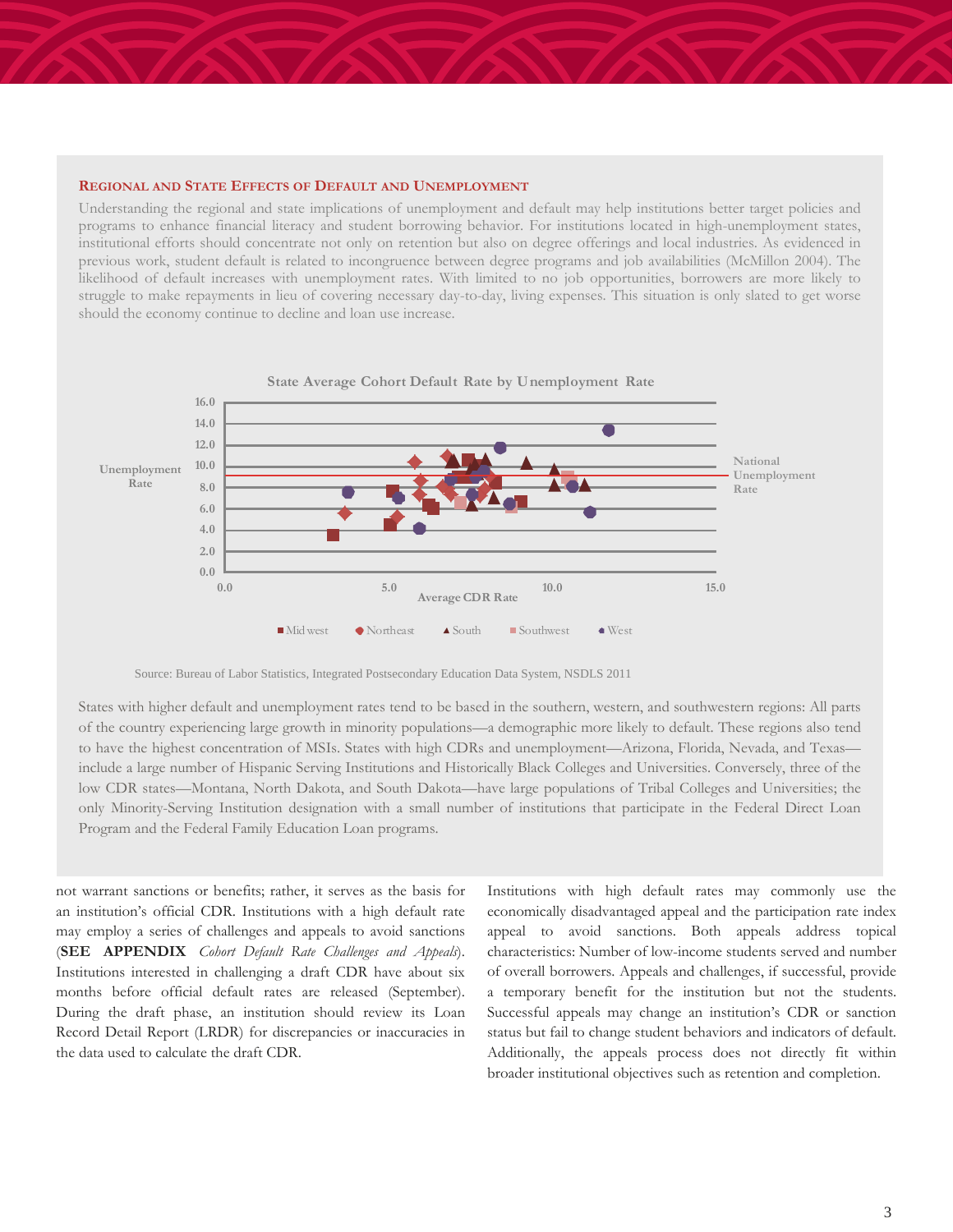Financial literacy programs and practices, conversely, are a proactive approach to managing an institution's default rate and attempt to directly address individual student behavior and eventual completion (Looney 2011). Often such initiatives are embedded in successful retention-driven practices and programs, with the recognition that students who fail to complete college are likely to default on their loans (Cunningham and Kienzl 2011; McMillon 2004).

#### **CONCLUSION**

Although a number of factors contribute to an institution's CDR, institutional practices and programs can be instrumental in mitigating default and improving borrower behavior. Unfortunately, available solutions to managing CDRs—in the form of appeals and challenges only touch on institutional reporting and fail to address student behavior. Institutions looking to lower default must first address barriers to completion, as students who drop out or stop out of college are more likely to default on their loan payment. Financial literacy and education to improve student understanding of loan use should be a part of such initiatives (Looney 2011). Minority-Serving Institutions, in particular, can serve as valuable players in such initiatives and policy conversations, given the types of students they serve and the economic conditions of the communities where they are based. ₹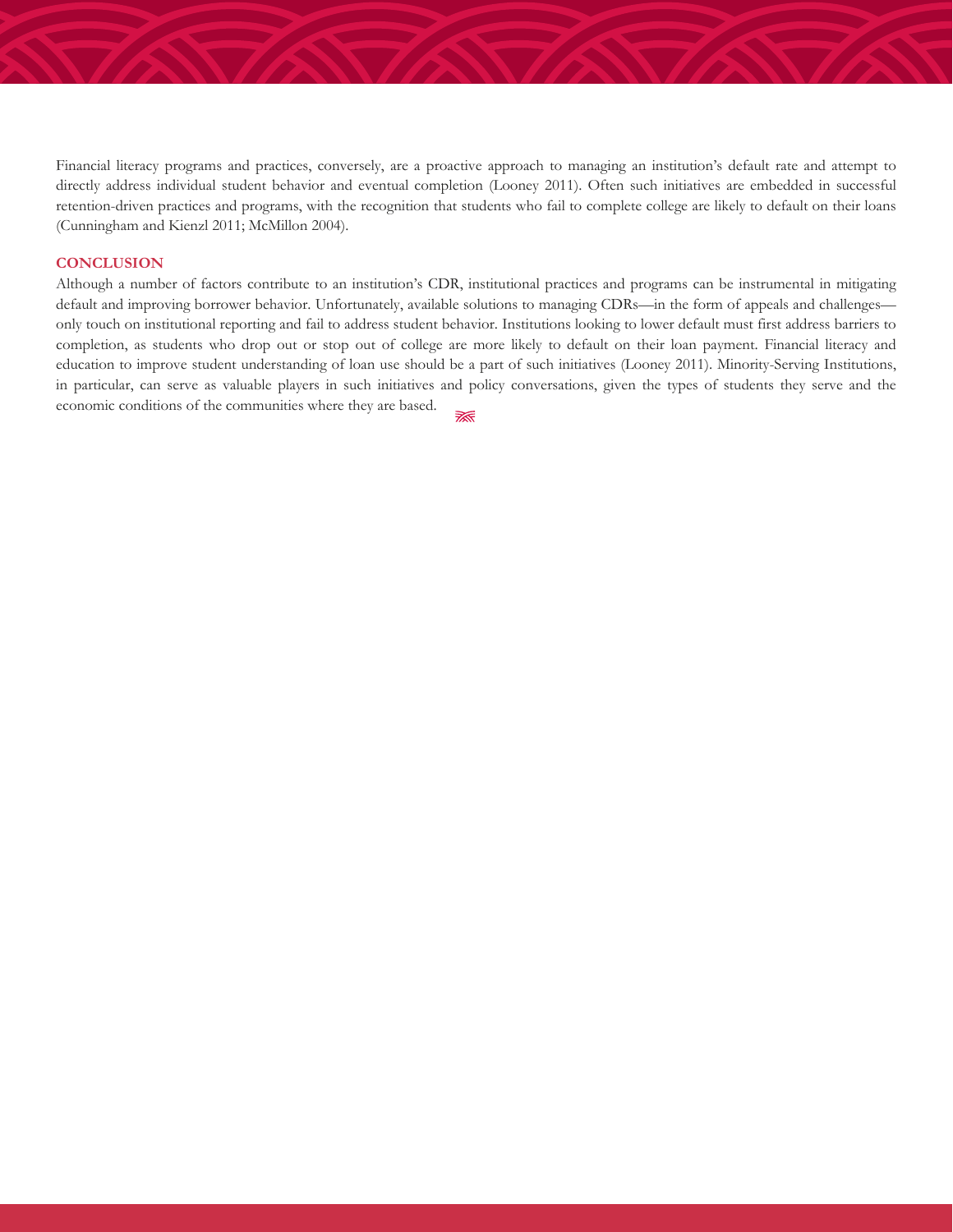# **APPENDIX: COHORT DEFAULT RATE CHALLENGES AND APPEALS:**

**Incorrect Data Challenge:** All institutions, including those with a CDR above the statutory threshold, may challenge their most recent draft CDR. In this appeal, an LRDR contains inaccurate data if (1) a borrower's data were incorrectly reported in the draft cohort default rate calculation, (2) a borrower was incorrectly included in the draft CDR calculation, and/or (3) a borrower was incorrectly excluded from the draft CDR. A successful challenge may change the institution's default and affect its benefits or sanctions status.

**Participation Rate Index Challenge:** An institution will not receive a sanction based on its CDR if its participation rate index (number of borrowers) is 0.0375 or less (for a sanction based on three consecutive cohort default rates of 25 percent or greater) or 0.06015 or less (for a sanction based on one cohort default rate over 40 percent). An institution may submit a participation rate index challenge for either the most recent draft CDR or for either of the two most recent official CDRs, depending on the type of potential sanction.

**Uncorrected Data Adjustment:** This request is to be submitted to the Default Prevention and Management (DPM) office to ensure that a school's official CDR reflects changes that were correctly agreed to as a result of an incorrect data challenge submitted by the institution after the draft CDRS. Successful adjustments may raise, lower, or maintain the reported CDR.

**New Data Adjustment:** This adjustment allows an institution to challenge the precision of "new data" included in the institution's most recent official CDR. New data are loan data reported to the NSLDS that change during the period between the calculation of the draft and official CDRs.

**Erroneous Data Appeal:** This appeal asserts that due to "new data" and/or "disputed data" included in the official cohort default rate calculation, an institution's official CDR rate is wrong. Disputed data occur when an institution submitted an incorrect data challenge allegation; the data manager for the loan disagreed with the incorrect data challenge allegation; the institution believed the data manager was incorrect; and the same alleged error exists in the institution's official CDR.

Loan Servicing Appeal: This appeal alleges that an institution's official cohort default rate includes defaulted FFELs or William D. Ford Federal Direct Loans that are considered improperly serviced for cohort default rate purposes. If a CDR includes a defaulted loan that was improperly serviced, the DPM will remove that loan from the official calculation, which may lower the rate or leave it unchanged.

**Economically Disadvantaged Appeal:** This appeal asserts that an institution should not be subject to sanction because it has a large number of low-income students. Two types of economically disadvantaged appeals exist: An appeal based on the institution's low-income rate and placement rate and an appeal based on low-income rate and completion rate. In both appeals, the institution's low-income enrollment rate must be two-thirds or more. For non-degree-granting institutions, the placement rate (students employed upon completion) should be 44 percent or more; for degree-granting institutions, the completion rate should be 70 percent or more.

**Participation Rate Index Appeal:** This appeal alleges that the number of students obtaining loans is low compared to the number of regular students enrolled. If successful, the institution will avoid sanction.

**Average Rates Appeal:** An institution may apply this appeal if it is facing a sanction based on three consecutive official CDRs of 25 percent or more and at least two of the official CDRs are average rates that would have been less than 25 percent.

**Thirty-or-Fewer Borrowers Appeal:** If a combined total of thirty or fewer borrowers entered repayment in the three most recent cohort fiscal years use to calculate a CDR, the institution will not be subject to a sanction.

*Source:* U.S. Department of Education, 2011a.